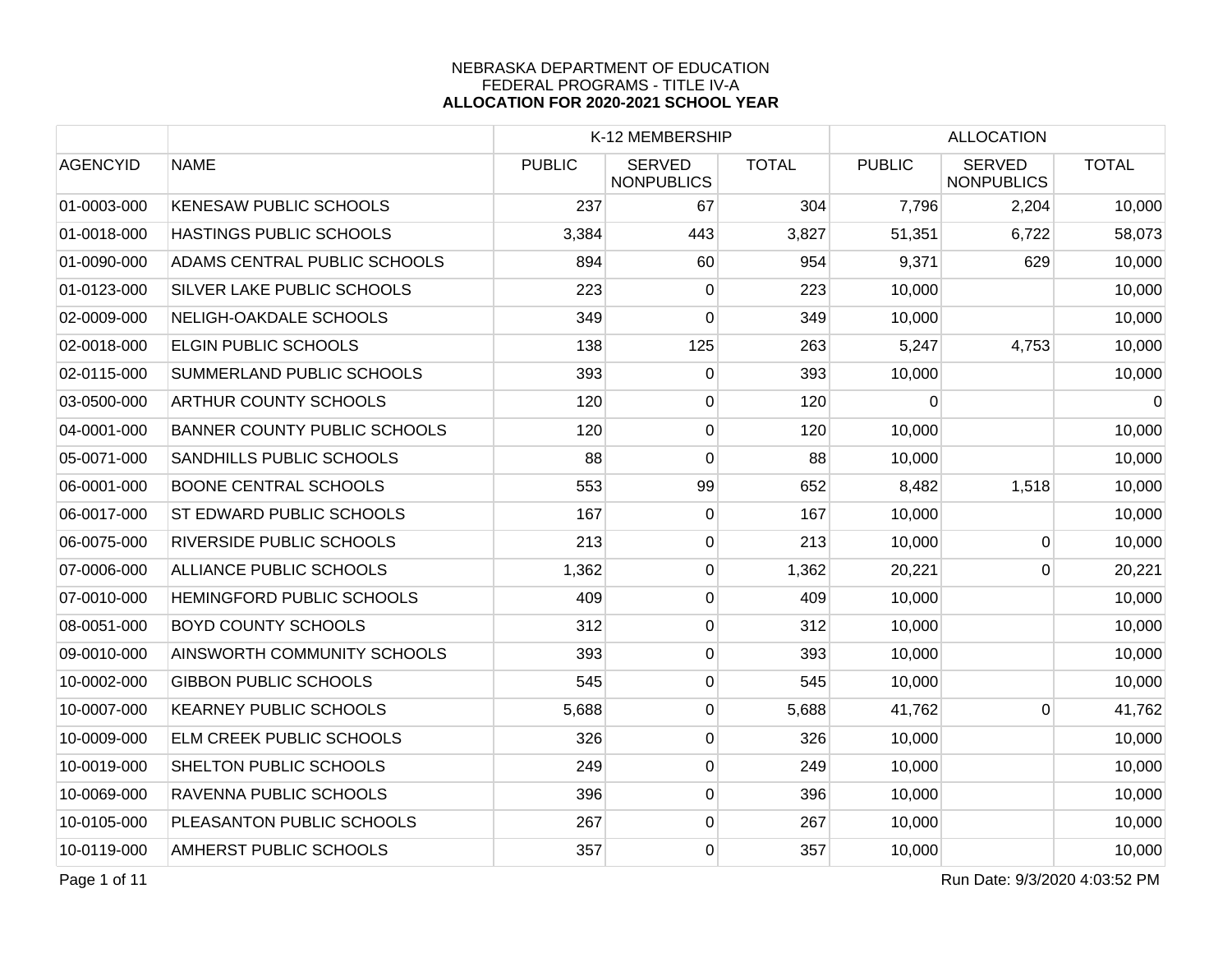|                 |                                               |               | K-12 MEMBERSHIP                    |              |               | <b>ALLOCATION</b>                  |              |  |
|-----------------|-----------------------------------------------|---------------|------------------------------------|--------------|---------------|------------------------------------|--------------|--|
| <b>AGENCYID</b> | <b>NAME</b>                                   | <b>PUBLIC</b> | <b>SERVED</b><br><b>NONPUBLICS</b> | <b>TOTAL</b> | <b>PUBLIC</b> | <b>SERVED</b><br><b>NONPUBLICS</b> | <b>TOTAL</b> |  |
| 11-0001-000     | TEKAMAH-HERMAN COMMUNITY SCHS                 | 479           | 0                                  | 479          | 10,000        |                                    | 10,000       |  |
| 11-0014-000     | OAKLAND CRAIG PUBLIC SCHOOLS                  | 415           | 0                                  | 415          | 10,000        |                                    | 10,000       |  |
| 11-0020-000     | LYONS-DECATUR NORTHEAST SCHS                  | 259           | 0                                  | 259          | 10,000        |                                    | 10,000       |  |
| 12-0056-000     | DAVID CITY PUBLIC SCHOOLS                     | 616           | 431                                | 1,047        | 5,883         | 4,117                              | 10,000       |  |
| 12-0502-000     | <b>EAST BUTLER PUBLIC SCHOOLS</b>             | 260           | $\overline{0}$                     | 260          | 10,000        |                                    | 10,000       |  |
| 13-0001-000     | PLATTSMOUTH COMMUNITY SCHOOLS                 | 1,452         | 124                                | 1,576        | 11,687        | 998                                | 12,685       |  |
| 13-0022-000     | WEEPING WATER PUBLIC SCHOOLS                  | 280           | 0                                  | 280          | 10,000        |                                    | 10,000       |  |
| 13-0032-000     | LOUISVILLE PUBLIC SCHOOLS                     | 630           | 0                                  | 630          | 10,000        |                                    | 10,000       |  |
| 13-0056-000     | <b>CONESTOGA PUBLIC SCHOOLS</b>               | 617           | $\overline{0}$                     | 617          | 10,000        |                                    | 10,000       |  |
| 13-0097-000     | ELMWOOD-MURDOCK PUBLIC SCHOOLS                | 412           | 0                                  | 412          | 10,000        |                                    | 10,000       |  |
| 14-0008-000     | HARTINGTON NEWCASTLE PUBLIC<br><b>SCHOOLS</b> | 343           | 140                                | 483          | 7,101         | 2,899                              | 10,000       |  |
| 14-0045-000     | RANDOLPH PUBLIC SCHOOLS                       | 249           | 0                                  | 249          | 10,000        |                                    | 10,000       |  |
| 14-0054-000     | LAUREL-CONCORD-COLERIDGE SCHOOL               | 420           | 0                                  | 420          | 10,000        |                                    | 10,000       |  |
| 14-0101-000     | <b>WYNOT PUBLIC SCHOOLS</b>                   | 170           | 0                                  | 170          | 10,000        | $\Omega$                           | 10,000       |  |
| 15-0010-000     | <b>CHASE COUNTY SCHOOLS</b>                   | 617           | 0                                  | 617          | 10,000        |                                    | 10,000       |  |
| 15-0536-000     | WAUNETA-PALISADE PUBLIC SCHS                  | 206           | $\overline{0}$                     | 206          | 10,000        |                                    | 10,000       |  |
| 16-0006-000     | <b>VALENTINE COMMUNITY SCHOOLS</b>            | 580           | $\mathbf 0$                        | 580          | 10,000        | $\Omega$                           | 10,000       |  |
| 16-0030-000     | <b>CODY-KILGORE PUBLIC SCHS</b>               | 152           | 0                                  | 152          | 10,000        |                                    | 10,000       |  |
| 17-0001-000     | <b>SIDNEY PUBLIC SCHOOLS</b>                  | 1,173         | 0                                  | 1,173        | 11,758        |                                    | 11,758       |  |
| 17-0003-000     | LEYTON PUBLIC SCHOOLS                         | 164           | 0                                  | 164          | 10,000        |                                    | 10,000       |  |
| 17-0009-000     | POTTER-DIX PUBLIC SCHOOLS                     | 180           | 0                                  | 180          | 10,000        |                                    | 10,000       |  |
| 18-0002-000     | <b>SUTTON PUBLIC SCHOOLS</b>                  | 382           | $\mathbf 0$                        | 382          | 10,000        | $\Omega$                           | 10,000       |  |
| 18-0011-000     | HARVARD PUBLIC SCHOOLS                        | 250           | 0                                  | 250          | 10,000        |                                    | 10,000       |  |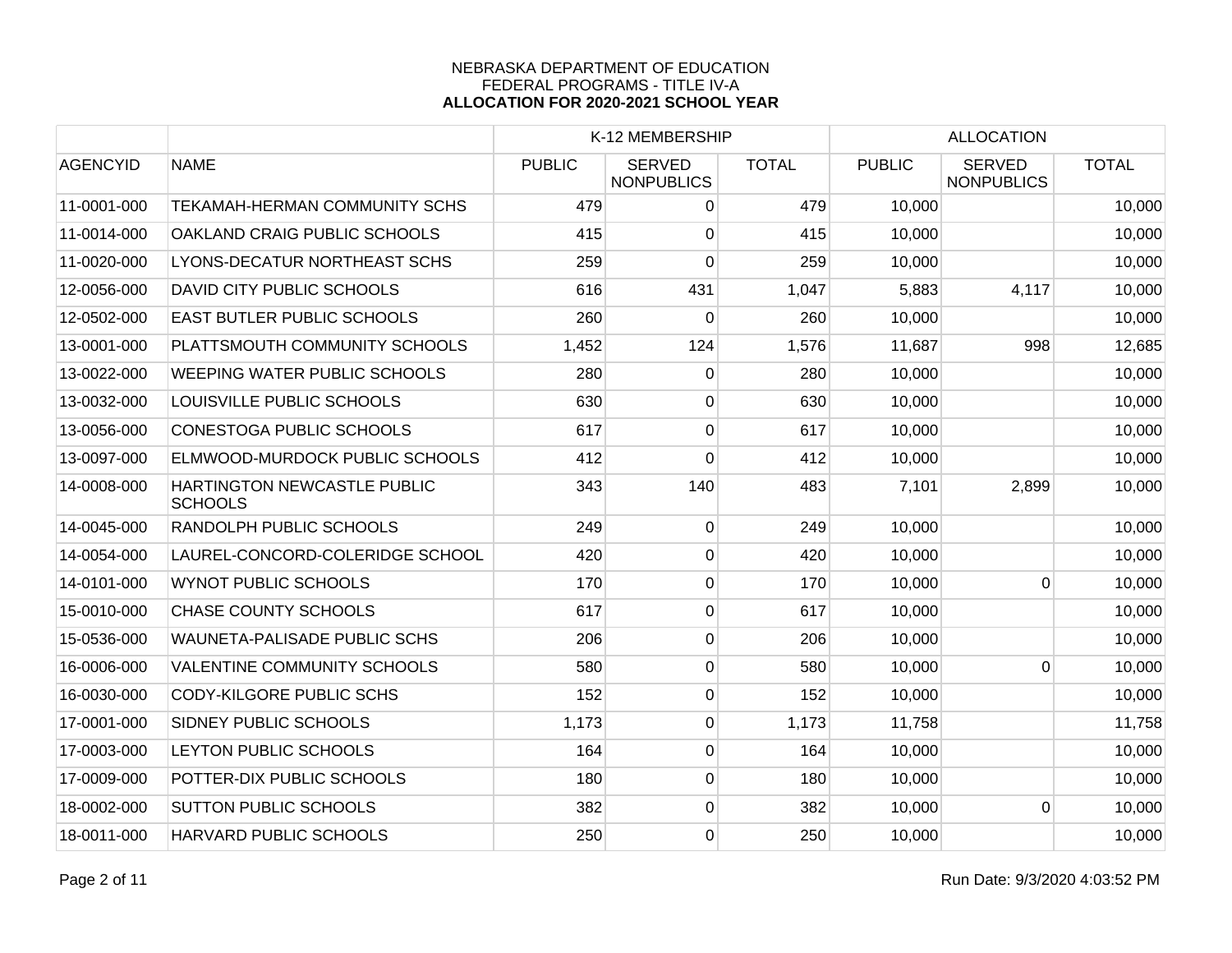|                 |                                              | K-12 MEMBERSHIP |                                    |              | <b>ALLOCATION</b> |                                    |              |
|-----------------|----------------------------------------------|-----------------|------------------------------------|--------------|-------------------|------------------------------------|--------------|
| <b>AGENCYID</b> | <b>NAME</b>                                  | <b>PUBLIC</b>   | <b>SERVED</b><br><b>NONPUBLICS</b> | <b>TOTAL</b> | <b>PUBLIC</b>     | <b>SERVED</b><br><b>NONPUBLICS</b> | <b>TOTAL</b> |
| 19-0039-000     | LEIGH COMMUNITY SCHOOLS                      | 207             | 0                                  | 207          | 10,000            |                                    | 10,000       |
| 19-0058-000     | <b>CLARKSON PUBLIC SCHOOLS</b>               | 191             | 22                                 | 213          | 8,967             | 1,033                              | 10,000       |
| 19-0070-000     | HOWELLS-DODGE CONSOLIDATED<br><b>SCHOOLS</b> | 258             | 72                                 | 330          | 7,818             | 2,182                              | 10,000       |
| 19-0123-000     | <b>SCHUYLER COMMUNITY SCHOOLS</b>            | 1,825           | 0                                  | 1,825        | 36,268            |                                    | 36,268       |
| 20-0001-000     | WEST POINT PUBLIC SCHOOLS                    | 684             | 444                                | 1,128        | 6,064             | 3,936                              | 10,000       |
| 20-0020-000     | <b>BANCROFT-ROSALIE COMM SCHOOLS</b>         | 281             | 0                                  | 281          | 10,000            |                                    | 10,000       |
| 20-0030-000     | WISNER-PILGER PUBLIC SCHOOLS                 | 399             | $\overline{0}$                     | 399          | 10,000            |                                    | 10,000       |
| 21-0015-000     | ANSELMO-MERNA PUBLIC SCHOOLS                 | 266             | $\pmb{0}$                          | 266          | 10,000            |                                    | 10,000       |
| 21-0025-000     | <b>BROKEN BOW PUBLIC SCHOOLS</b>             | 770             | $\boldsymbol{0}$                   | 770          | 10,000            |                                    | 10,000       |
| 21-0044-000     | <b>ANSLEY PUBLIC SCHOOLS</b>                 | 176             | $\overline{0}$                     | 176          | 10,000            |                                    | 10,000       |
| 21-0084-000     | <b>SARGENT PUBLIC SCHOOLS</b>                | 159             | 0                                  | 159          | 10,000            |                                    | 10,000       |
| 21-0089-000     | <b>ARNOLD PUBLIC SCHOOLS</b>                 | 175             | 0                                  | 175          | 10,000            |                                    | 10,000       |
| 21-0180-000     | <b>CALLAWAY PUBLIC SCHOOLS</b>               | 182             | 0                                  | 182          | 10,000            |                                    | 10,000       |
| 22-0011-000     | SO SIOUX CITY COMMUNITY SCHS                 | 3,628           | 150                                | 3,778        | 62,344            | 2,578                              | 64,922       |
| 22-0031-000     | HOMER COMMUNITY SCHOOLS                      | 398             | 0                                  | 398          | 10,000            |                                    | 10,000       |
| 23-0002-000     | <b>CHADRON PUBLIC SCHOOLS</b>                | 924             | $\overline{0}$                     | 924          | 10,497            | $\mathbf 0$                        | 10,497       |
| 23-0071-000     | <b>CRAWFORD PUBLIC SCHOOLS</b>               | 168             | $\overline{0}$                     | 168          | 10,000            |                                    | 10,000       |
| 24-0001-000     | <b>LEXINGTON PUBLIC SCHOOLS</b>              | 2,903           | $\pmb{0}$                          | 2,903        | 69,544            |                                    | 69,544       |
| 24-0004-000     | <b>OVERTON PUBLIC SCHOOLS</b>                | 274             | $\overline{0}$                     | 274          | 10,000            |                                    | 10,000       |
| 24-0011-000     | <b>COZAD COMMUNITY SCHOOLS</b>               | 891             | 0                                  | 891          | 11,554            |                                    | 11,554       |
| 24-0020-000     | <b>GOTHENBURG PUBLIC SCHOOLS</b>             | 854             | $\overline{0}$                     | 854          | 10,000            |                                    | 10,000       |
| 24-0101-000     | SUMNER-EDDYVILLE-MILLER SCHS                 | 200             | $\overline{0}$                     | 200          | 10,000            |                                    | 10,000       |
| 25-0025-000     | <b>CREEK VALLEY SCHOOLS</b>                  | 187             | 0                                  | 187          | 10,000            |                                    | 10,000       |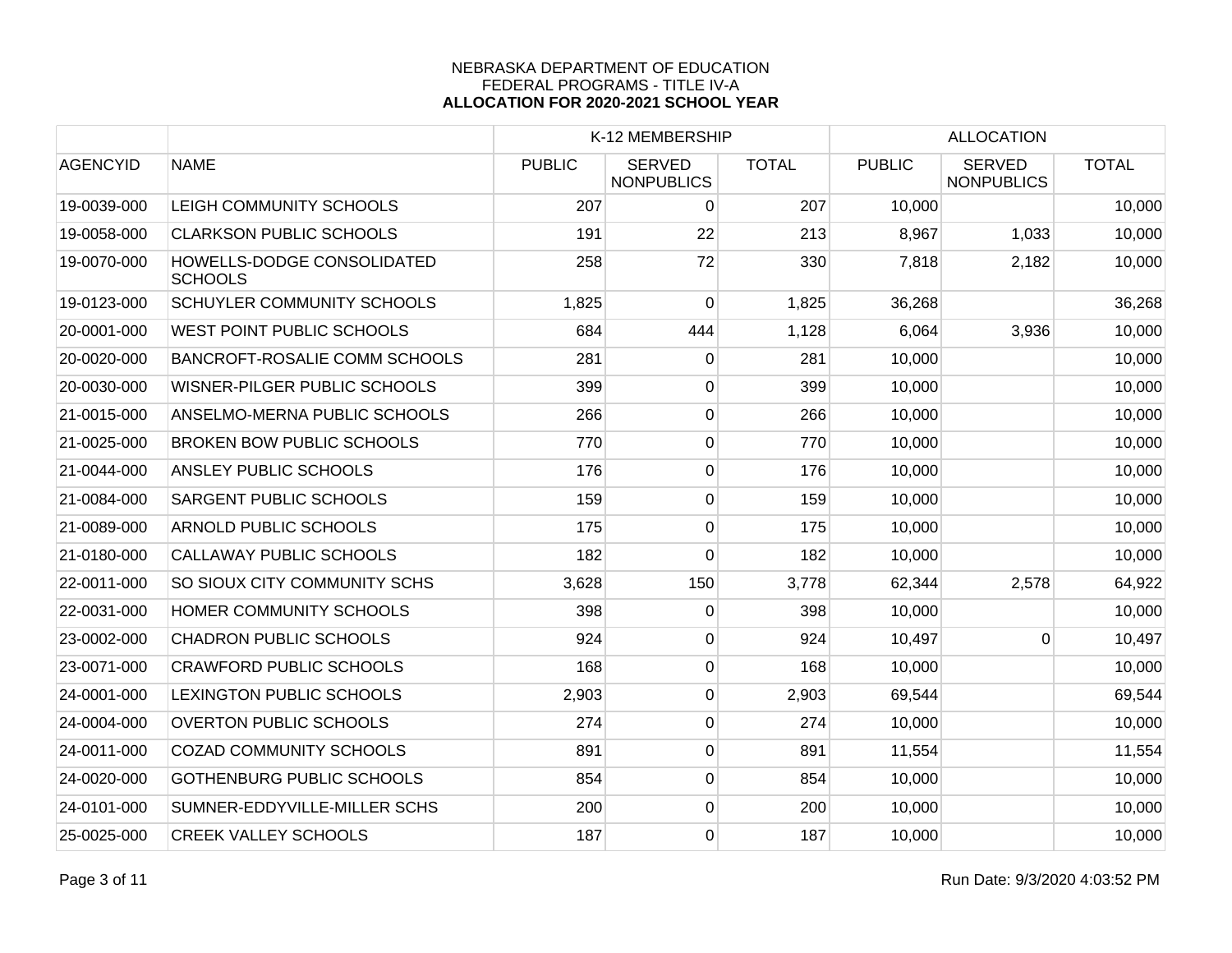|                 |                                       |               | K-12 MEMBERSHIP                    |              |               | <b>ALLOCATION</b>                  |              |  |
|-----------------|---------------------------------------|---------------|------------------------------------|--------------|---------------|------------------------------------|--------------|--|
| <b>AGENCYID</b> | <b>NAME</b>                           | <b>PUBLIC</b> | <b>SERVED</b><br><b>NONPUBLICS</b> | <b>TOTAL</b> | <b>PUBLIC</b> | <b>SERVED</b><br><b>NONPUBLICS</b> | <b>TOTAL</b> |  |
| 25-0095-000     | <b>SOUTH PLATTE PUBLIC SCHOOLS</b>    | 198           | 0                                  | 198          | 10,000        |                                    | 10,000       |  |
| 26-0001-000     | PONCA PUBLIC SCHOOLS                  | 419           | 0                                  | 419          | 10,000        |                                    | 10,000       |  |
| 26-0070-000     | ALLEN CONSOLIDATED SCHOOLS            | 135           | 0                                  | 135          | 10,000        |                                    | 10,000       |  |
| 26-0561-000     | EMERSON-HUBBARD PUBLIC SCHOOLS        | 229           | 0                                  | 229          | 10,000        |                                    | 10,000       |  |
| 27-0001-000     | <b>FREMONT PUBLIC SCHOOLS</b>         | 4,553         | 570                                | 5,123        | 62,870        | 7,871                              | 70,741       |  |
| 27-0062-000     | SCRIBNER-SNYDER COMMUNITY SCHS        | 189           | 0                                  | 189          | 10,000        |                                    | 10,000       |  |
| 27-0594-000     | <b>LOGAN VIEW PUBLIC SCHOOLS</b>      | 541           | 0                                  | 541          | 10,000        |                                    | 10,000       |  |
| 27-0595-000     | NORTH BEND CENTRAL PUBLIC SCHS        | 583           | 0                                  | 583          | 10,000        |                                    | 10,000       |  |
| 28-0001-000     | OMAHA PUBLIC SCHOOLS                  | 50,640        | 9,317                              | 59,957       | 1,413,927     | 260,142                            | 1,674,069    |  |
| 28-0010-000     | <b>ELKHORN PUBLIC SCHOOLS</b>         | 9,928         | 934                                | 10,862       | 9,140         | 860                                | 10,000       |  |
| 28-0015-000     | DOUGLAS CO WEST COMMUNITY SCHS        | 892           | 0                                  | 892          | 10,000        |                                    | 10,000       |  |
| 28-0017-000     | MILLARD PUBLIC SCHOOLS                | 23,241        | 2,652                              | 25,893       | 114,498       | 13,066                             | 127,564      |  |
| 28-0054-000     | <b>RALSTON PUBLIC SCHOOLS</b>         | 3,191         | 347                                | 3,538        | 32,800        | 3,567                              | 36,367       |  |
| 28-0059-000     | <b>BENNINGTON PUBLIC SCHOOLS</b>      | 3,209         | 0                                  | 3,209        | 10,000        | $\Omega$                           | 10,000       |  |
| 28-0066-000     | WESTSIDE COMMUNITY SCHOOLS            | 5,930         | 2,650                              | 8,580        | 23,655        | 10,571                             | 34,226       |  |
| 29-0117-000     | DUNDY CO STRATTON PUBLIC SCHS         | 311           | 0                                  | 311          | 10,000        |                                    | 10,000       |  |
| 30-0001-000     | <b>EXETER-MILLIGAN PUBLIC SCHOOLS</b> | 148           | 0                                  | 148          | 10,000        |                                    | 10,000       |  |
| 30-0025-000     | FILLMORE CENTRAL PUBLIC SCHS          | 543           | $\overline{0}$                     | 543          | 10,000        |                                    | 10,000       |  |
| 30-0054-000     | <b>SHICKLEY PUBLIC SCHOOLS</b>        | 135           | $\overline{0}$                     | 135          | 10,000        |                                    | 10,000       |  |
| 31-0506-000     | <b>FRANKLIN PUBLIC SCHOOLS</b>        | 267           | 0                                  | 267          | 10,000        |                                    | 10,000       |  |
| 32-0046-000     | MAYWOOD PUBLIC SCHOOLS                | 138           | $\mathbf 0$                        | 138          | 10,000        |                                    | 10,000       |  |
| 32-0095-000     | EUSTIS-FARNAM PUBLIC SCHOOLS          | 161           | 0                                  | 161          | 10,000        |                                    | 10,000       |  |
| 32-0125-000     | MEDICINE VALLEY PUBLIC SCHOOLS        | 207           | $\overline{0}$                     | 207          | 10,000        |                                    | 10,000       |  |
| 33-0018-000     | <b>ARAPAHOE PUBLIC SCHOOLS</b>        | 317           | $\overline{0}$                     | 317          | 10,000        |                                    | 10,000       |  |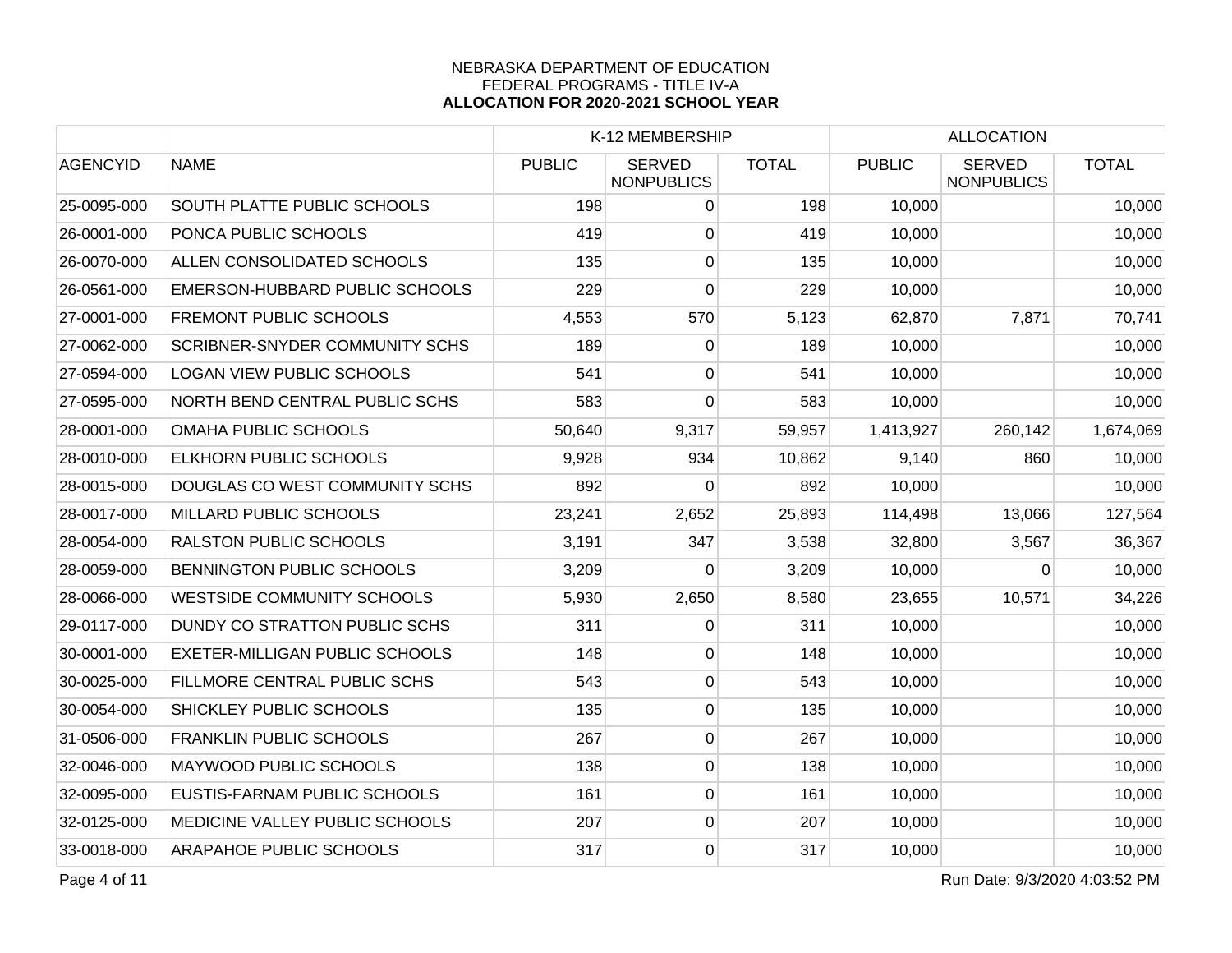|                                    |               |                                    |                                                                                                                                                                       |                 | <b>ALLOCATION</b>                  |              |  |
|------------------------------------|---------------|------------------------------------|-----------------------------------------------------------------------------------------------------------------------------------------------------------------------|-----------------|------------------------------------|--------------|--|
| <b>NAME</b>                        | <b>PUBLIC</b> | <b>SERVED</b><br><b>NONPUBLICS</b> | <b>TOTAL</b>                                                                                                                                                          | <b>PUBLIC</b>   | <b>SERVED</b><br><b>NONPUBLICS</b> | <b>TOTAL</b> |  |
| <b>CAMBRIDGE PUBLIC SCHOOLS</b>    |               | 0                                  | 283                                                                                                                                                                   | 10,000          |                                    | 10,000       |  |
| <b>SOUTHERN VALLEY SCHOOLS</b>     |               | 0                                  | 329                                                                                                                                                                   | 10,000          |                                    | 10,000       |  |
| SOUTHERN SCHOOL DISTRICT 1         |               | 0                                  | 355                                                                                                                                                                   | 10,000          |                                    | 10,000       |  |
| <b>BEATRICE PUBLIC SCHOOLS</b>     |               | 156                                | 2,046                                                                                                                                                                 | 23,074          | 1,904                              | 24,978       |  |
| <b>FREEMAN PUBLIC SCHOOLS</b>      |               | 0                                  | 404                                                                                                                                                                   | 10,000          |                                    | 10,000       |  |
| DILLER-ODELL PUBLIC SCHOOLS        |               | 0                                  | 222                                                                                                                                                                   | 10,000          |                                    | 10,000       |  |
| <b>GARDEN COUNTY SCHOOLS</b>       | 241           | $\overline{0}$                     | 241                                                                                                                                                                   | 10,000          |                                    | 10,000       |  |
| <b>BURWELL PUBLIC SCHOOLS</b>      |               | $\overline{0}$                     | 273                                                                                                                                                                   | 10,000          |                                    | 10,000       |  |
| <b>ELWOOD PUBLIC SCHOOLS</b>       |               | 0                                  | 196                                                                                                                                                                   | 10,000          |                                    | 10,000       |  |
| <b>HYANNIS AREA SCHOOLS</b>        |               | 0                                  | 132                                                                                                                                                                   | 10,000          |                                    | 10,000       |  |
| CENTRAL VALLEY PUBLIC SCHOOLS      |               | $\mathbf 0$                        | 272                                                                                                                                                                   | 10,000          |                                    | 10,000       |  |
| <b>GRAND ISLAND PUBLIC SCHOOLS</b> |               | 480                                | 9,845                                                                                                                                                                 | 144,250         | 7,394                              | 151,644      |  |
| NORTHWEST PUBLIC SCHOOLS           |               | 0                                  | 1,539                                                                                                                                                                 | 10,000          |                                    | 10,000       |  |
| <b>WOOD RIVER RURAL SCHOOLS</b>    |               | 0                                  | 485                                                                                                                                                                   | 10,000          |                                    | 10,000       |  |
| DONIPHAN-TRUMBULL PUBLIC SCHS      |               | 0                                  | 434                                                                                                                                                                   | 10,000          |                                    | 10,000       |  |
| <b>GILTNER PUBLIC SCHOOLS</b>      |               | 0                                  | 189                                                                                                                                                                   | 10,000          |                                    | 10,000       |  |
| HAMPTON PUBLIC SCHOOL              |               | 24                                 | 174                                                                                                                                                                   | 8,621           | 1,379                              | 10,000       |  |
| <b>AURORA PUBLIC SCHOOLS</b>       |               | 0                                  | 1,213                                                                                                                                                                 | 10,000          |                                    | 10,000       |  |
| <b>ALMA PUBLIC SCHOOLS</b>         |               | $\overline{0}$                     | 339                                                                                                                                                                   | 10,000          |                                    | 10,000       |  |
| HAYES CENTER PUBLIC SCHOOLS        |               | 0                                  | 103                                                                                                                                                                   | 10,000          |                                    | 10,000       |  |
| <b>HITCHCOCK CO SCH SYSTEM</b>     |               | 0                                  | 270                                                                                                                                                                   | 10,000          |                                    | 10,000       |  |
| O'NEILL PUBLIC SCHOOLS             |               | 186                                | 930                                                                                                                                                                   | 8,262           | 2,065                              | 10,327       |  |
| <b>STUART PUBLIC SCHOOLS</b>       |               | 0                                  | 159                                                                                                                                                                   | 10,000          |                                    | 10,000       |  |
| <b>CHAMBERS PUBLIC SCHOOLS</b>     |               | $\overline{0}$                     | 132                                                                                                                                                                   | 10,000          |                                    | 10,000       |  |
|                                    |               |                                    | 283<br>329<br>355<br>1,890<br>404<br>222<br>273<br>196<br>132<br>272<br>9,365<br>1,539<br>485<br>434<br>189<br>150<br>1,213<br>339<br>103<br>270<br>744<br>159<br>132 | K-12 MEMBERSHIP |                                    |              |  |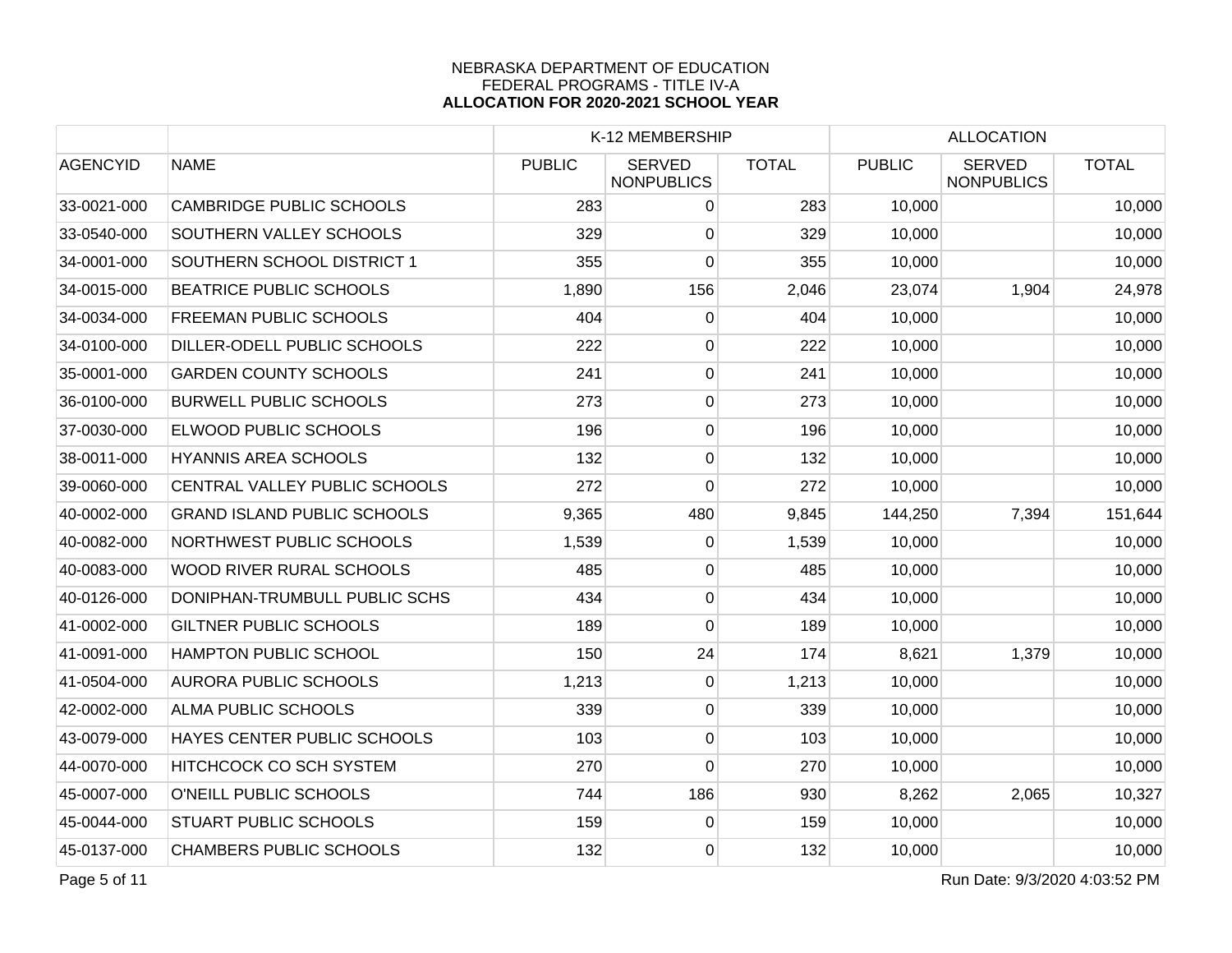|                 |                                                     |               | K-12 MEMBERSHIP                    |              |               |                                    |              |
|-----------------|-----------------------------------------------------|---------------|------------------------------------|--------------|---------------|------------------------------------|--------------|
| <b>AGENCYID</b> | <b>NAME</b>                                         | <b>PUBLIC</b> | <b>SERVED</b><br><b>NONPUBLICS</b> | <b>TOTAL</b> | <b>PUBLIC</b> | <b>SERVED</b><br><b>NONPUBLICS</b> | <b>TOTAL</b> |
| 45-0239-000     | <b>WEST HOLT PUBLIC SCHOOLS</b>                     | 403           | 0                                  | 403          | 10,000        | 0                                  | 10,000       |
| 46-0001-000     | <b>MULLEN PUBLIC SCHOOLS</b>                        | 162           | 0                                  | 162          | 10,000        |                                    | 10,000       |
| 47-0001-000     | <b>ST PAUL PUBLIC SCHOOLS</b>                       | 655           | 0                                  | 655          | 10,000        |                                    | 10,000       |
| 47-0100-000     | <b>CENTURA PUBLIC SCHOOLS</b>                       | 459           | $\overline{0}$                     | 459          | 10,000        | $\mathbf 0$                        | 10,000       |
| 47-0103-000     | <b>ELBA PUBLIC SCHOOLS</b>                          | 103           | $\mathbf 0$                        | 103          | 10,000        |                                    | 10,000       |
| 48-0008-000     | <b>FAIRBURY PUBLIC SCHOOLS</b>                      | 820           | 0                                  | 820          | 11,113        |                                    | 11,113       |
| 48-0300-000     | TRI COUNTY PUBLIC SCHOOLS                           | 402           | 51                                 | 453          | 8,874         | 1,126                              | 10,000       |
| 48-0303-000     | <b>MERIDIAN PUBLIC SCHOOLS</b>                      | 215           | 0                                  | 215          | 10,000        |                                    | 10,000       |
| 49-0033-000     | <b>STERLING PUBLIC SCHOOLS</b>                      | 183           | 0                                  | 183          | 10,000        |                                    | 10,000       |
| 49-0050-000     | JOHNSON CO CENTRAL PUBLIC SCHS                      | 456           | 20                                 | 476          | 9,580         | 420                                | 10,000       |
| 50-0001-000     | WILCOX-HILDRETH PUBLIC SCHOOLS                      | 198           | 0                                  | 198          | 10,000        |                                    | 10,000       |
| 50-0501-000     | <b>AXTELL COMMUNITY SCHOOLS</b>                     | 260           | 0                                  | 260          | 10,000        |                                    | 10,000       |
| 50-0503-000     | MINDEN PUBLIC SCHOOLS                               | 784           | 0                                  | 784          | 10,000        |                                    | 10,000       |
| 51-0001-000     | OGALLALA PUBLIC SCHOOLS                             | 870           | 63                                 | 933          | 11,774        | 853                                | 12,627       |
| 51-0006-000     | PAXTON CONSOLIDATED SCHOOLS                         | 210           | 0                                  | 210          | 10,000        |                                    | 10,000       |
| 52-0100-000     | <b>KEYA PAHA COUNTY SCHOOLS</b>                     | 91            | 0                                  | 91           | 10,000        |                                    | 10,000       |
| 53-0001-000     | KIMBALL PUBLIC SCHOOLS                              | 363           | 0                                  | 363          | 10,000        |                                    | 10,000       |
| 54-0013-000     | <b>CREIGHTON COMMUNITY PUBLIC</b><br><b>SCHOOLS</b> | 273           | $\overline{0}$                     | 273          | 10,000        | $\mathbf 0$                        | 10,000       |
| 54-0096-000     | <b>CROFTON COMMUNITY SCHOOLS</b>                    | 319           | 92                                 | 411          | 7,762         | 2,238                              | 10,000       |
| 54-0501-000     | NIOBRARA PUBLIC SCHOOLS                             | 210           | 0                                  | 210          | 10,000        |                                    | 10,000       |
| 54-0505-000     | <b>SANTEE COMMUNITY SCHOOLS</b>                     | 160           | 0                                  | 160          | 10,000        |                                    | 10,000       |
| 54-0576-000     | <b>WAUSA PUBLIC SCHOOLS</b>                         | 222           | $\mathbf 0$                        | 222          | 10,000        |                                    | 10,000       |
| 54-0583-000     | <b>VERDIGRE PUBLIC SCHOOLS</b>                      | 141           | 0                                  | 141          | 10,000        |                                    | 10,000       |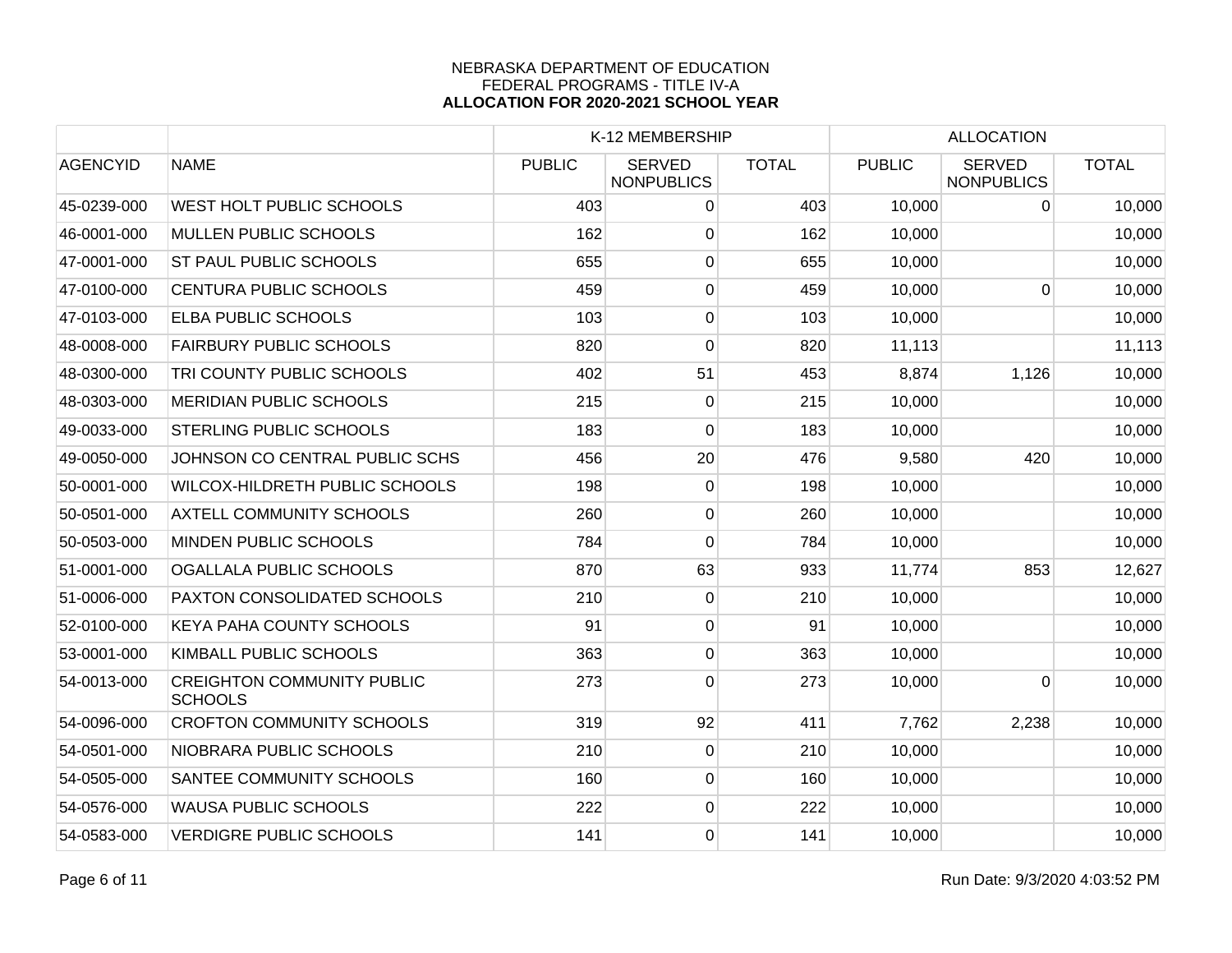|                 |                                     |               | K-12 MEMBERSHIP                    |              |               | <b>ALLOCATION</b>                  |              |  |
|-----------------|-------------------------------------|---------------|------------------------------------|--------------|---------------|------------------------------------|--------------|--|
| <b>AGENCYID</b> | <b>NAME</b>                         | <b>PUBLIC</b> | <b>SERVED</b><br><b>NONPUBLICS</b> | <b>TOTAL</b> | <b>PUBLIC</b> | <b>SERVED</b><br><b>NONPUBLICS</b> | <b>TOTAL</b> |  |
| 54-0586-000     | <b>BLOOMFIELD COMMUNITY SCHOOLS</b> | 259           | 0                                  | 259          | 10,000        |                                    | 10,000       |  |
| 55-0001-000     | LINCOLN PUBLIC SCHOOLS              | 40,459        | 5,923                              | 46,382       | 452,005       | 66,174                             | 518,179      |  |
| 55-0145-000     | <b>WAVERLY SCHOOL DISTRICT 145</b>  | 2,072         | 18                                 | 2,090        | 9,914         | 86                                 | 10,000       |  |
| 55-0148-000     | <b>MALCOLM PUBLIC SCHOOLS</b>       | 595           | 0                                  | 595          | 10,000        |                                    | 10,000       |  |
| 55-0160-000     | NORRIS SCHOOL DIST 160              | 2,412         | 0                                  | 2,412        | 10,000        | 0                                  | 10,000       |  |
| 55-0161-000     | RAYMOND CENTRAL PUBLIC SCHOOLS      | 639           | 0                                  | 639          | 10,000        |                                    | 10,000       |  |
| 56-0001-000     | NORTH PLATTE PUBLIC SCHOOLS         | 3,884         | 358                                | 4,242        | 49,876        | 4,598                              | 54,474       |  |
| 56-0006-000     | <b>BRADY PUBLIC SCHOOLS</b>         | 184           | 0                                  | 184          | 10,000        |                                    | 10,000       |  |
| 56-0007-000     | <b>MAXWELL PUBLIC SCHOOLS</b>       | 291           | 0                                  | 291          | 10,000        |                                    | 10,000       |  |
| 56-0037-000     | <b>HERSHEY PUBLIC SCHOOLS</b>       | 487           | $\mathbf 0$                        | 487          | 10,000        |                                    | 10,000       |  |
| 56-0055-000     | SUTHERLAND PUBLIC SCHOOLS           | 304           | 0                                  | 304          | 10,000        |                                    | 10,000       |  |
| 56-0565-000     | WALLACE PUBLIC SCH DIST 65 R        | 175           | 0                                  | 175          | 10,000        |                                    | 10,000       |  |
| 57-0501-000     | <b>STAPLETON PUBLIC SCHOOLS</b>     | 184           | $\overline{0}$                     | 184          | 10,000        |                                    | 10,000       |  |
| 58-0025-000     | LOUP COUNTY PUBLIC SCHOOLS          | 66            | 0                                  | 66           | 10,000        |                                    | 10,000       |  |
| 59-0001-000     | <b>MADISON PUBLIC SCHOOLS</b>       | 482           | 65                                 | 547          | 8,812         | 1,188                              | 10,000       |  |
| 59-0002-000     | NORFOLK PUBLIC SCHOOLS              | 4,310         | 964                                | 5,274        | 48,637        | 10,879                             | 59,516       |  |
| 59-0005-000     | <b>BATTLE CREEK PUBLIC SCHOOLS</b>  | 444           | 133                                | 577          | 7,695         | 2,305                              | 10,000       |  |
| 59-0013-000     | NEWMAN GROVE PUBLIC SCHOOLS         | 152           | 0                                  | 152          | 10,000        |                                    | 10,000       |  |
| 59-0080-000     | <b>ELKHORN VALLEY SCHOOLS</b>       | 401           | $\overline{0}$                     | 401          | 10,000        |                                    | 10,000       |  |
| 60-0090-000     | MC PHERSON COUNTY SCHOOLS           | 64            | 0                                  | 64           | 10,000        |                                    | 10,000       |  |
| 61-0004-000     | CENTRAL CITY PUBLIC SCHOOLS         | 702           | 0                                  | 702          | 10,000        | $\Omega$                           | 10,000       |  |
| 61-0049-000     | PALMER PUBLIC SCHOOLS               | 276           | 0                                  | 276          | 10,000        |                                    | 10,000       |  |
| 62-0021-000     | <b>BAYARD PUBLIC SCHOOLS</b>        | 357           | 0                                  | 357          | 10,000        |                                    | 10,000       |  |
| 62-0063-000     | <b>BRIDGEPORT PUBLIC SCHOOLS</b>    | 445           | $\overline{0}$                     | 445          | 10,000        |                                    | 10,000       |  |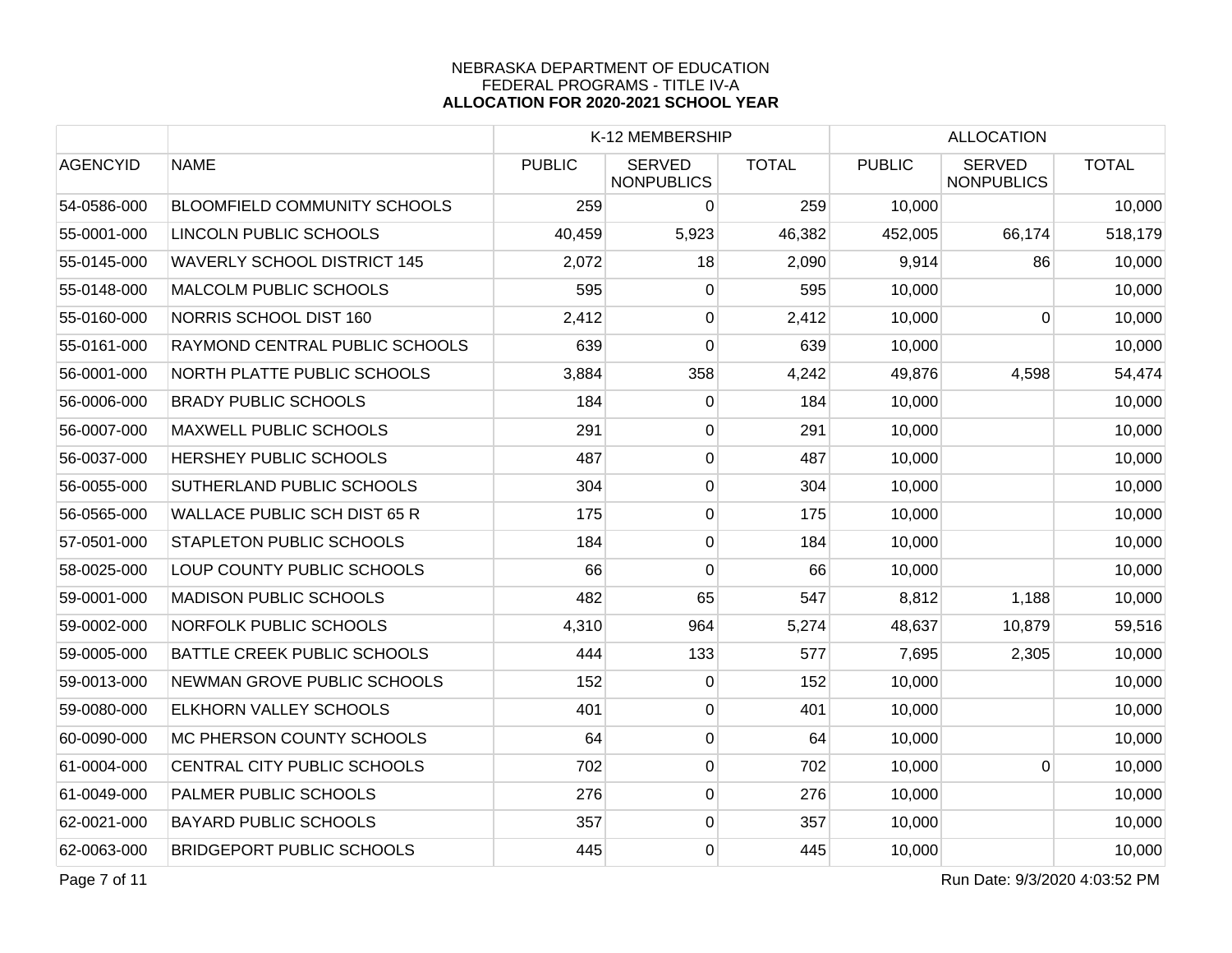|                 |                                       |               | K-12 MEMBERSHIP                    |              |               | <b>ALLOCATION</b>                  |              |  |
|-----------------|---------------------------------------|---------------|------------------------------------|--------------|---------------|------------------------------------|--------------|--|
| <b>AGENCYID</b> | <b>NAME</b>                           | <b>PUBLIC</b> | <b>SERVED</b><br><b>NONPUBLICS</b> | <b>TOTAL</b> | <b>PUBLIC</b> | <b>SERVED</b><br><b>NONPUBLICS</b> | <b>TOTAL</b> |  |
| 63-0001-000     | <b>FULLERTON PUBLIC SCHOOLS</b>       | 311           | $\overline{0}$                     | 311          | 10,000        |                                    | 10,000       |  |
| 63-0030-000     | TWIN RIVER PUBLIC SCHOOLS             | 401           | $\overline{0}$                     | 401          | 10,000        |                                    | 10,000       |  |
| 64-0023-000     | JOHNSON-BROCK PUBLIC SCHOOLS          | 317           | $\overline{0}$                     | 317          | 10,000        |                                    | 10,000       |  |
| 64-0029-000     | <b>AUBURN PUBLIC SCHOOLS</b>          | 828           | $\overline{0}$                     | 828          | 10,000        |                                    | 10,000       |  |
| 65-0011-000     | <b>SUPERIOR PUBLIC SCHOOLS</b>        | 383           | 0                                  | 383          | 10,000        |                                    | 10,000       |  |
| 65-2005-000     | SOUTH CENTRAL NEBRASKA UNIFIED 5      | 582           | $\overline{0}$                     | 582          | 10,000        |                                    | 10,000       |  |
| 66-0027-000     | SYRACUSE-DUNBAR-AVOCA SCHOOLS         | 726           | 0                                  | 726          | 10,000        |                                    | 10,000       |  |
| 66-0111-000     | NEBRASKA CITY PUBLIC SCHOOLS          | 1,362         | 310                                | 1,672        | 15,189        | 3,457                              | 18,646       |  |
| 66-0501-000     | PALMYRA DISTRICT OR 1                 | 560           | 0                                  | 560          | 10,000        |                                    | 10,000       |  |
| 67-0001-000     | PAWNEE CITY PUBLIC SCHOOLS            | 284           | 0                                  | 284          | 10,000        |                                    | 10,000       |  |
| 67-0069-000     | LEWISTON CONSOLIDATED SCHOOLS         | 156           | 0                                  | 156          | 10,000        |                                    | 10,000       |  |
| 68-0020-000     | PERKINS COUNTY SCHOOLS                | 372           | $\overline{0}$                     | 372          | 10,000        |                                    | 10,000       |  |
| 69-0044-000     | <b>HOLDREGE PUBLIC SCHOOLS</b>        | 1,034         | $\overline{0}$                     | 1,034        | 10,000        | $\mathbf 0$                        | 10,000       |  |
| 69-0054-000     | <b>BERTRAND PUBLIC SCHOOLS</b>        | 238           | $\overline{0}$                     | 238          | 10,000        |                                    | 10,000       |  |
| 69-0055-000     | LOOMIS PUBLIC SCHOOLS                 | 228           | $\overline{0}$                     | 228          | 10,000        |                                    | 10,000       |  |
| 70-0002-000     | PIERCE PUBLIC SCHOOLS                 | 644           | 0                                  | 644          | 10,000        | $\pmb{0}$                          | 10,000       |  |
| 70-0005-000     | PLAINVIEW PUBLIC SCHOOLS              | 304           | 0                                  | 304          | 10,000        | $\Omega$                           | 10,000       |  |
| 70-0542-000     | OSMOND COMMUNITY SCHOOLS              | 196           | $\overline{0}$                     | 196          | 10,000        | 0                                  | 10,000       |  |
| 71-0001-000     | <b>COLUMBUS PUBLIC SCHOOLS</b>        | 3,968         | 1,008                              | 4,976        | 29,955        | 7,610                              | 37,565       |  |
| 71-0005-000     | <b>LAKEVIEW COMMUNITY SCHOOLS</b>     | 880           | 56                                 | 936          | 9,402         | 598                                | 10,000       |  |
| 71-0067-000     | HUMPHREY PUBLIC SCHOOLS               | 237           | 304                                | 541          | 4,380         | 5,620                              | 10,000       |  |
| 72-0015-000     | <b>CROSS COUNTY COMMUNITY SCHOOLS</b> | 358           | 0                                  | 358          | 10,000        |                                    | 10,000       |  |
| 72-0019-000     | <b>OSCEOLA PUBLIC SCHOOLS</b>         | 197           | $\overline{0}$                     | 197          | 10,000        |                                    | 10,000       |  |
| 72-0032-000     | SHELBY - RISING CITY PUBLIC SCHOOLS   | 376           | $\overline{0}$                     | 376          | 10,000        |                                    | 10,000       |  |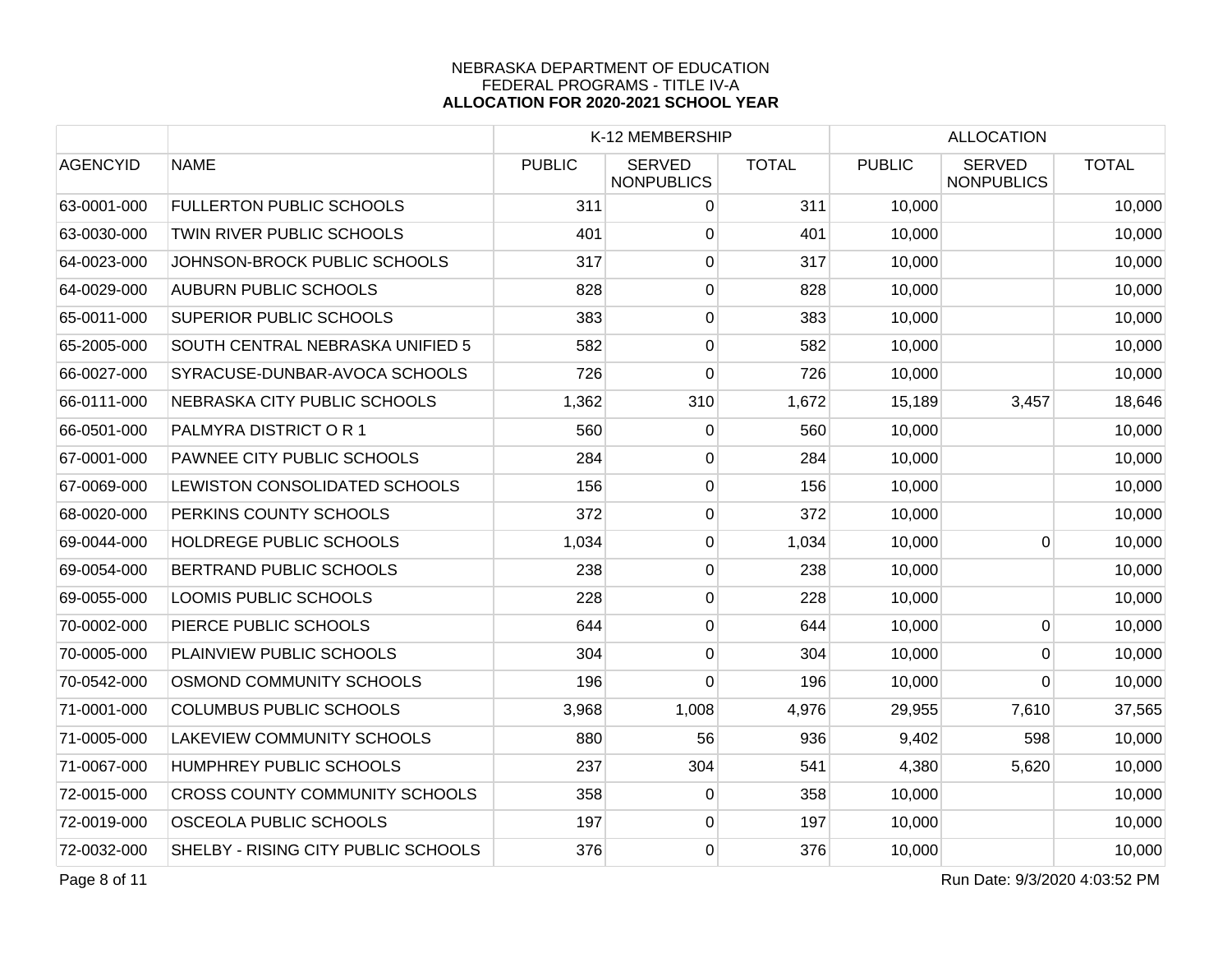|                                                    |               |                                    |              |                 | <b>ALLOCATION</b>                  |              |  |
|----------------------------------------------------|---------------|------------------------------------|--------------|-----------------|------------------------------------|--------------|--|
| <b>NAME</b>                                        | <b>PUBLIC</b> | <b>SERVED</b><br><b>NONPUBLICS</b> | <b>TOTAL</b> | <b>PUBLIC</b>   | <b>SERVED</b><br><b>NONPUBLICS</b> | <b>TOTAL</b> |  |
| HIGH PLAINS COMMUNITY SCHOOLS                      | 230           | 13                                 | 243          | 9,465           | 535                                | 10,000       |  |
| <b>MC COOK PUBLIC SCHOOLS</b>                      | 1,392         | 0                                  | 1,392        |                 | $\mathbf 0$                        | 13,996       |  |
| <b>SOUTHWEST PUBLIC SCHOOLS</b>                    | 241           | $\overline{0}$                     | 241          | 10,000          |                                    | 10,000       |  |
| <b>FALLS CITY PUBLIC SCHOOLS</b>                   | 773           | 0                                  | 773          | 11,768          | $\Omega$                           | 11,768       |  |
| HUMBOLDT TABLE ROCK STEINAUER                      |               | 0                                  | 310          | 10,000          |                                    | 10,000       |  |
| <b>ROCK COUNTY PUBLIC SCHOOLS</b>                  | 223           | 0                                  | 223          | 10,000          |                                    | 10,000       |  |
| <b>CRETE PUBLIC SCHOOLS</b>                        | 1,894         | 84                                 | 1,978        | 31,074          | 1,378                              | 32,452       |  |
| DORCHESTER PUBLIC SCHOOL                           | 205           | $\overline{0}$                     | 205          | 10,000          |                                    | 10,000       |  |
| <b>FRIEND PUBLIC SCHOOLS</b>                       | 216           | 0                                  | 216          | 10,000          |                                    | 10,000       |  |
| <b>WILBER-CLATONIA PUBLIC SCHOOLS</b>              | 601           | 0                                  | 601          | 10,000          |                                    | 10,000       |  |
| <b>BELLEVUE PUBLIC SCHOOLS</b>                     | 9,263         | 295                                | 9,558        | 52,173          | 1,662                              | 53,835       |  |
| PAPILLION LA VISTA COMMUNITY<br><b>SCHOOLS</b>     | 11,810        | 510                                | 12,320       | 25,794          | 1,114                              | 26,908       |  |
| <b>GRETNA PUBLIC SCHOOLS</b>                       | 5,593         | $\overline{0}$                     | 5,593        | 10,000          |                                    | 10,000       |  |
| SPRINGFIELD PLATTEVIEW COMMUNITY<br><b>SCHOOLS</b> | 1,107         | 0                                  | 1,107        | 10,000          |                                    | 10,000       |  |
| ASHLAND-GREENWOOD PUBLIC SCHS                      |               | $\overline{0}$                     | 963          | 10,000          |                                    | 10,000       |  |
| YUTAN PUBLIC SCHOOLS                               | 442           | $\Omega$                           | 442          | 10,000          |                                    | 10,000       |  |
| <b>WAHOO PUBLIC SCHOOLS</b>                        | 1,007         | 602                                | 1,609        | 6,260           | 3,740                              | 10,000       |  |
| <b>MEAD PUBLIC SCHOOLS</b>                         | 242           | 0                                  | 242          | 10,000          |                                    | 10,000       |  |
| CEDAR BLUFFS PUBLIC SCHOOLS                        | 393           | 0                                  | 393          | 10,000          |                                    | 10,000       |  |
| MINATARE PUBLIC SCHOOLS                            | 171           | 0                                  | 171          | 10,000          |                                    | 10,000       |  |
| <b>MORRILL PUBLIC SCHOOLS</b>                      | 347           | 0                                  | 347          | 10,000          |                                    | 10,000       |  |
| <b>GERING PUBLIC SCHOOLS</b>                       | 1,791         | $\overline{0}$                     | 1,791        | 23,649          |                                    | 23,649       |  |
| MITCHELL PUBLIC SCHOOLS                            | 659           | $\overline{0}$                     | 659          | 10,000          |                                    | 10,000       |  |
|                                                    |               |                                    | 310<br>963   | K-12 MEMBERSHIP |                                    | 13,996       |  |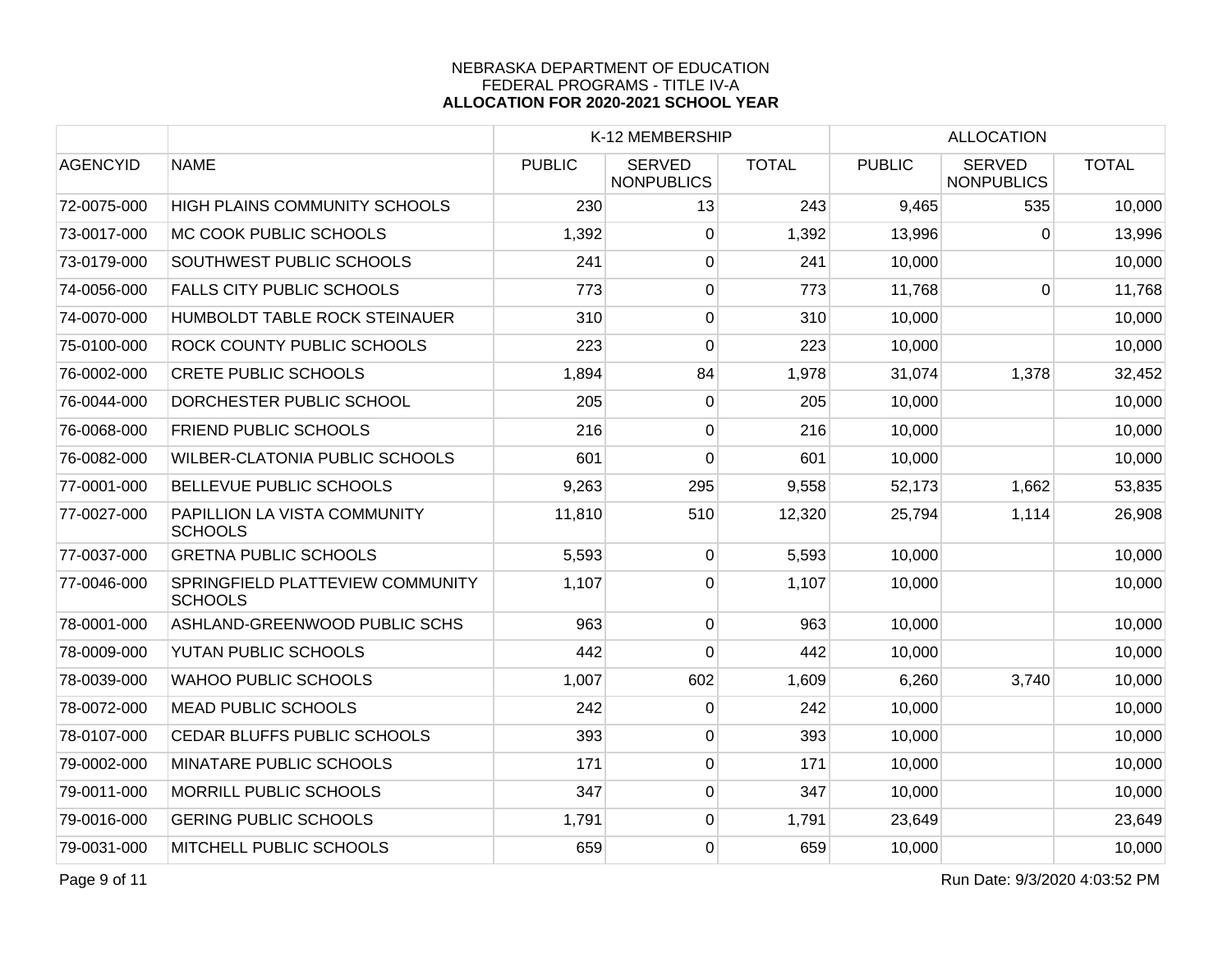|                 |                                         |               | K-12 MEMBERSHIP                    |              |               | <b>ALLOCATION</b>                  |              |  |
|-----------------|-----------------------------------------|---------------|------------------------------------|--------------|---------------|------------------------------------|--------------|--|
| <b>AGENCYID</b> | <b>NAME</b>                             | <b>PUBLIC</b> | <b>SERVED</b><br><b>NONPUBLICS</b> | <b>TOTAL</b> | <b>PUBLIC</b> | <b>SERVED</b><br><b>NONPUBLICS</b> | <b>TOTAL</b> |  |
| 79-0032-000     | SCOTTSBLUFF PUBLIC SCHOOLS              | 3,315         | 173                                | 3,488        | 62,937        | 3,284                              | 66,221       |  |
| 80-0005-000     | MILFORD PUBLIC SCHOOLS                  | 757           | 0                                  | 757          | 10,000        |                                    | 10,000       |  |
| 80-0009-000     | <b>SEWARD PUBLIC SCHOOLS</b>            | 1,447         | 268                                | 1,715        | 8,437         | 1,563                              | 10,000       |  |
| 80-0567-000     | CENTENNIAL PUBLIC SCHOOLS               | 406           | 92                                 | 498          | 8,153         | 1,847                              | 10,000       |  |
| 81-0003-000     | HAY SPRINGS PUBLIC SCHOOLS              | 186           | $\overline{0}$                     | 186          | 10,000        |                                    | 10,000       |  |
| 81-0010-000     | <b>GORDON-RUSHVILLE PUBLIC SCHS</b>     | 561           | 0                                  | 561          | 11,416        |                                    | 11,416       |  |
| 82-0001-000     | LOUP CITY PUBLIC SCHOOLS                | 289           | 0                                  | 289          | 10,000        |                                    | 10,000       |  |
| 82-0015-000     | LITCHFIELD PUBLIC SCHOOLS               | 105           | 0                                  | 105          | 10,000        |                                    | 10,000       |  |
| 83-0500-000     | SIOUX COUNTY PUBLIC SCHOOLS             | 90            | $\mathbf 0$                        | 90           | 10,000        |                                    | 10,000       |  |
| 84-0003-000     | <b>STANTON COMMUNITY SCHOOLS</b>        | 377           | 0                                  | 377          | 10,000        |                                    | 10,000       |  |
| 85-0060-000     | DESHLER PUBLIC SCHOOLS                  | 235           | 0                                  | 235          | 10,000        | 0                                  | 10,000       |  |
| 85-0070-000     | THAYER CENTRAL COMMUNITY SCHS           | 390           | $\overline{0}$                     | 390          | 10,000        |                                    | 10,000       |  |
| 85-2001-000     | <b>BRUNING-DAVENPORT UNIFIED SYS</b>    | 160           | $\overline{0}$                     | 160          | 10,000        |                                    | 10,000       |  |
| 86-0001-000     | THEDFORD PUBLIC SCHOOLS                 | 124           | $\overline{0}$                     | 124          | 10,000        |                                    | 10,000       |  |
| 87-0001-000     | PENDER PUBLIC SCHOOLS                   | 351           | 0                                  | 351          | 10,000        |                                    | 10,000       |  |
| 87-0013-000     | <b>WALTHILL PUBLIC SCHOOLS</b>          | 274           | 0                                  | 274          | 12,980        |                                    | 12,980       |  |
| 87-0016-000     | UMO N HO N NATION PUBLIC SCHS           | 473           | 0                                  | 473          | 18,808        |                                    | 18,808       |  |
| 87-0017-000     | WINNEBAGO PUBLIC SCHOOLS DISTRICT<br>17 | 539           | 114                                | 653          | 17,227        | 3,643                              | 20,870       |  |
| 88-0005-000     | ORD PUBLIC SCHOOLS                      | 543           | 40                                 | 583          | 9,314         | 686                                | 10,000       |  |
| 88-0021-000     | <b>ARCADIA PUBLIC SCHOOLS</b>           | 108           | 0                                  | 108          | 10,000        |                                    | 10,000       |  |
| 89-0001-000     | <b>BLAIR COMMUNITY SCHOOLS</b>          | 2,192         | 0                                  | 2,192        | 10,665        |                                    | 10,665       |  |
| 89-0003-000     | FORT CALHOUN COMMUNITY SCHS             | 709           | 0                                  | 709          | 10,000        |                                    | 10,000       |  |
| 89-0024-000     | ARLINGTON PUBLIC SCHOOLS                | 677           | 56                                 | 733          | 9,236         | 764                                | 10,000       |  |